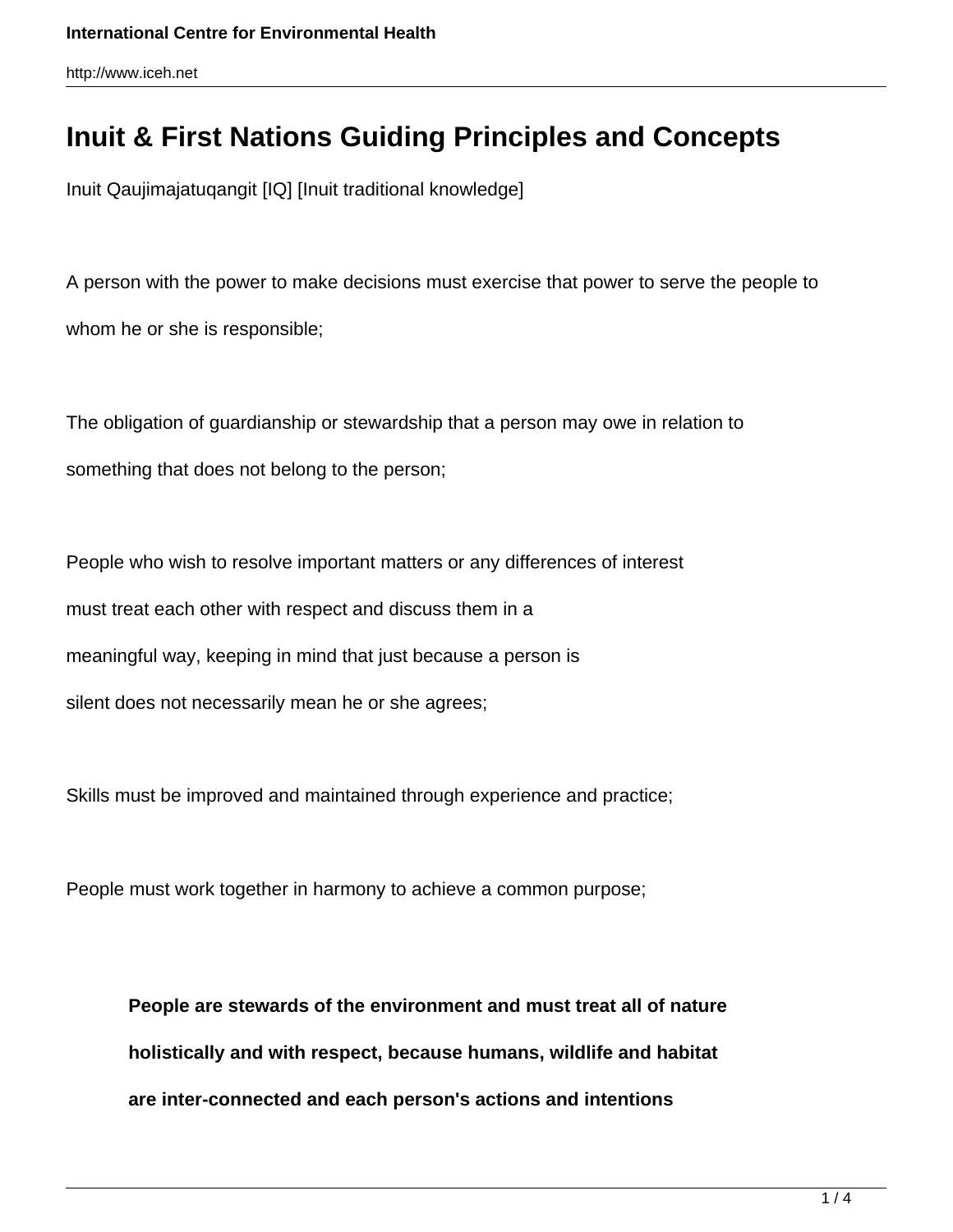## **towards everything else have consequences, for good or ill;**

The ability to be creative and flexible and to improvise with whatever is at hand to achieve a purpose or solve a problem;

A person who is recognized by the community as having in-depth knowledge of a subject;

Hunters should hunt only what is necessary for their needs and not waste the wildlife they hunt;

Even though wild animals are harvested for food and other purposes, malice towards them is prohibited;

Hunters should avoid causing wild animals unnecessary suffering when harvesting them;

Wildlife and habitat are not possessions and so hunters should avoid disputes over the wildlife they harvest or the areas in which they harvest them; and All wildlife should be treated respectfully. Source: Nunavut Wildlife Act 2003, Section 8